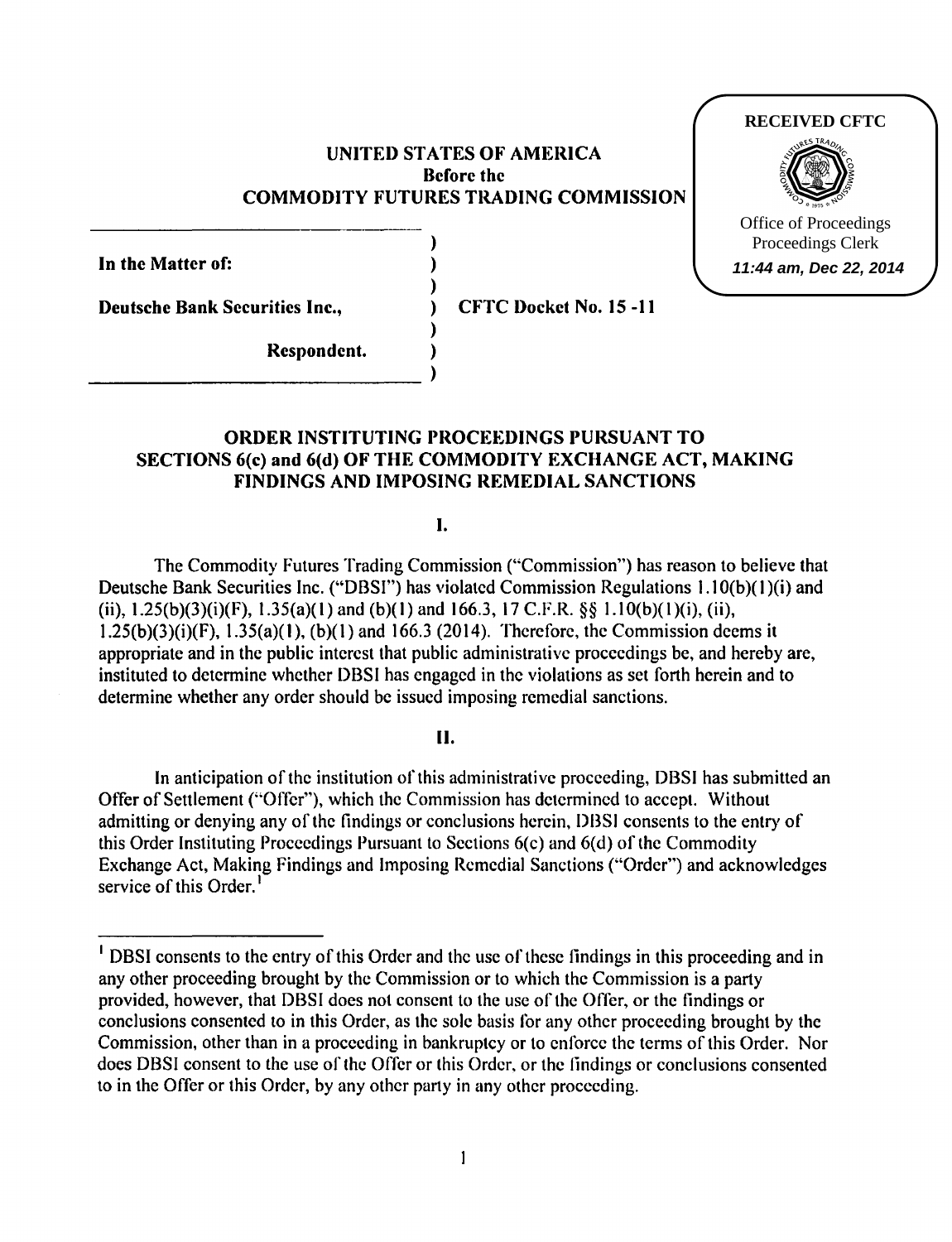The Commission finds the following:

### **A. Summary**

DBSI committed numerous violations of the Commission's Regulations ("Regulations") governing DBSI's recordkeeping obligations, investment of segregated commodity customer funds, and financial reporting to the Commission as a Commission registrant during the period October 1, 2009 through March 14, 2013 ("relevant period"). The violations in question were uncovered during examinations and reviews of DBSI's books and records conducted by the CME Group Inc. ("CME")<sup>[2](#page-1-0)</sup>, the Commission's Division of Swap and Intermediary Oversight ("DSIO"), and two independent consulting firms retained by DBSI. None of the violations resulted in customer losses; nevertheless, the violations demonstrate a lack of adequate internal controls and a failure to diligently supervise the handling of matters related to DBSI's business as a Commission registrant.

## **B. Respondent**

Deutsche Bank Securities Inc. is an indirect, wholly owned subsidiary of the parent company, Deutsche Bank AG (the "Parent"), $3$  with its principal place of business is located at 60 Wall Street, New York, New York 10005. DBSI, is a registered futures commission merchant ("FCM") with the Commission and a designated swap firm with the National Futures Association whose primary futures related activities include trade execution for domestic and international customers, affiliates or itself on various designated contract markets of which DBSI is a member, and correspondent clearing services to other FCMs. DBSI also maintains branch offices in Chicago, Illinois and San Francisco, California.

# **C. Facts**

# **1. Investment of Customer Funds**

DBSI receives money, securities, and other property from its commodity customers ("customer funds") to margin, guarantee, or secure the customers' trades in commodity futures, options and certain derivatives contracts. FCMs are required to segregate customer funds from funds belonging to the FCM, and can only invest customer funds in investments enumerated in Regulation 1.25, 17 C.F.R. § 1.25 (2013). *See* 7 U.S.C. § 6d(a)(2). On February 18, 2012,

<span id="page-1-0"></span><sup>&</sup>lt;sup>2</sup> The CME is DBSI's designated self-regulatory organization.

<span id="page-1-1"></span> $3$  The Parent is a global securities and bank company operating in 76 countries with its headquarters in Germany.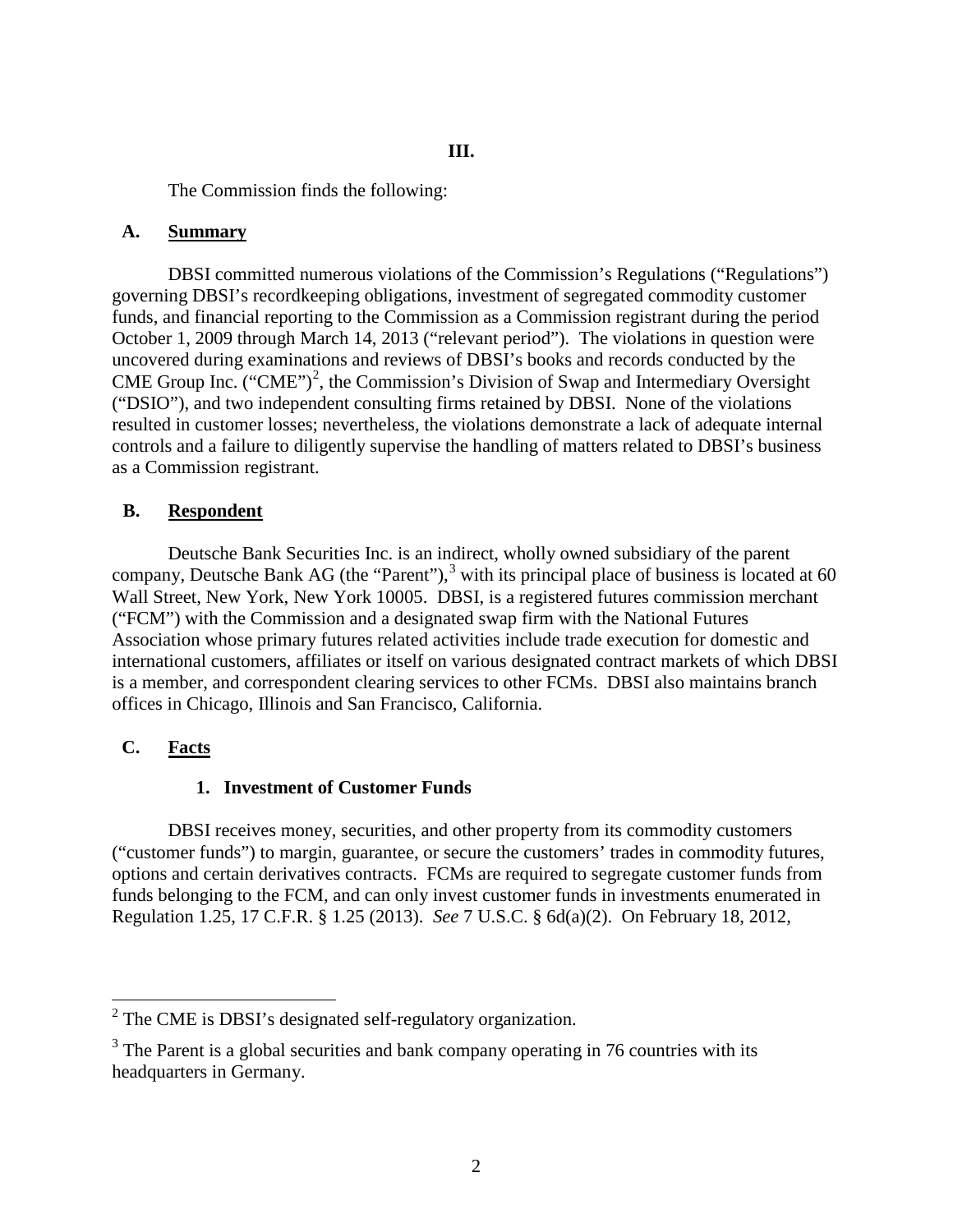certain amendments to Regulation 1.25 went into effect.<sup>[4](#page-2-0)</sup> All FCMs were required to be in compliance with these changes to Regulation 1.25 no later than June 18, 2012.

During the relevant period, DBSI received customer funds and invested certain customer funds in large money market mutual funds ("MMMFs"). Between June 18, 2012 and August 15, 2012, however, DBSI failed to back out customer owned securities posted as margin held with carrying FCMs before calculating the amount of customer funds it could invest in MMMFs under the new concentration limits for such investments set forth in Regulation 1.25. As a result of this miscalculation, DBSI's investment of customer funds in MMMFs exceeded the 50% "asset-based" concentration limit for such investments under Regulation 1.25(b)(3)(i)(F). DBSI's violations of Regulation 1.25(b)(3)(i)(F), 17 C.F.R. § 1.25(b)(3)(i)(F) (2013), were disclosed during DSIO's limited review of DBSI commencing June  $13$ ,  $2012$ <sup>[5](#page-2-1)</sup> DBSI corrected this deficiency on August 16, 2012. Notwithstanding these violations, the Commission's DSIO determined that DBSI complied with its obligation to segregate customer funds from its own proprietary accounts in accordance with the Commodity Exchange Act and the Regulations promulgated thereunder. Consequently, DBSI was not required to exclude the market value of the foregoing investments from the total amount of funds on deposit in customer segregated accounts, *see* CFTC Letter No. 07-24 (Dec. 11, 2007), and DBSI was not rendered under-segregated by the foregoing investments between June 18, 2012 and August 15, 2012.<sup>[6](#page-2-2)</sup>

<span id="page-2-0"></span> $4$  The February 18, 2012 amendments imposed asset-based concentration limits to the amount of customer funds an FCM can hold in any one class of investments and require FCMs to back out customer owned securities posted as margin collateral and with derivatives clearing organizations before calculating the amount of "total customer assets" held by the FCM in segregation. *See* 17 C.F.R. § 1.25(b)(3)(iv) (2013). As required by the amendments, FCMs investing customer funds in money market mutual funds that do not solely consist of U.S. government securities are limited to investing fifty (50) percent of total customer assets held in segregation. *Id*.

<span id="page-2-1"></span><sup>&</sup>lt;sup>5</sup> During DSIO's limited review, DBSI failed to adequately and timely provide Commission staff with complete documentation needed to conduct its review. DBSI did not provide the firm's written internal control procedures as it relates to the methodology employed to establish a target level of segregated customer funds until August 1, 2012. Furthermore, DBSI's written internal control procedures with regards to monitoring intraday segregated, secured and sequestered excess customer funds was not provided to DSIO until August 7, 2012. DSIO's review also revealed that stock records necessary to examine the nature and extent of DBSI's investment of customer funds were not provided in a timely manner. After three requests from DSIO staff beginning July 11, 2012, DBSI finally provided these records on July 26, 2012, fifteen days later.

<span id="page-2-2"></span> $6$  On February 14, 2014, DBSI agreed to a fine of \$900,000 to settle charges by the CME's Risk Committee for financial reporting deficiencies related to the firm's computation, recording and reporting of segregated and secured customer fund balances.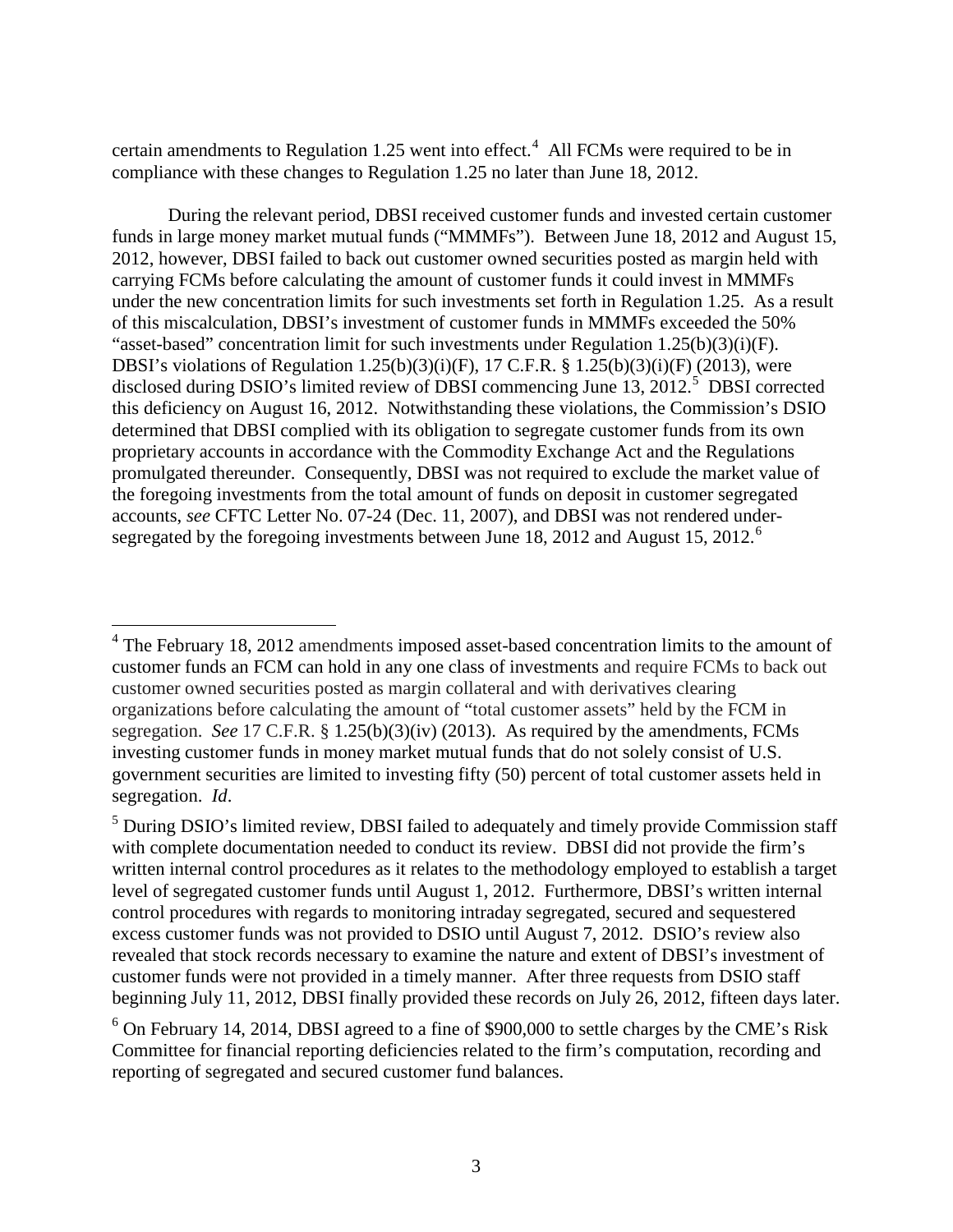## **2. Financial Reporting**

## **a. Monthly 1-FR Reports**

DBSI is required to file a monthly unaudited Form 1–FR–FCMs form ("1-FR" or "FOCUS Report") with the Commission pursuant to Regulation  $1.10(b)(1)(i)$ , 17 C.F.R. § 1.10(b)(1)(i)(2013). For every month during the relevant period, DBSI filed a FOCUS Report with the Commission, which included a signed affirmation by its Chief Financial Officer stating that all information contained therein was "true, correct and complete." However, several of DBSI's FOCUS Reports filed with the Commission inaccurately reported DBSI's financial condition. As a result, between June 2011 and August 2012, DBSI filed six amended FOCUS Reports with the Commission. One of the amendments, to DBSI's December 2011 FOCUS Report, was required because DBSI's original December 2011 FOCUS Report had overstated DBSI's excess net capital and ownership equity.

By the end of 2011, DBSI was well aware of the fact that the ongoing problems with its FOCUS Reports were unacceptable to the Commission. At the beginning of 2012, DBSI retained the first independent consultant to review its policies and procedures and internal controls related to, among other areas, its preparation of FOCUS Reports. DBSI assured Commission staff that the problems, which DSBI understood at the time to be related to computing deficiencies, would be resolved by DBSI. Despite these assurances, DBSI subsequently submitted three monthly FOCUS Reports to the Commission in 2012 that contained unacceptable errors. Specifically, DBSI filed two amendments for the month ending April 2012, but again, did so only after notification from the Commission. DSBI was also instructed by the Commission's DSIO to file an amended FOCUS Report for the month ending August 2012 after DSIO staff noted that a miscellaneous current asset ("asset") had materially increased by approximately \$2 billion from DBSI's July 2012 monthly FOCUS Report. This increase drew the attention of DSIO staff because DBSI had reported that the asset's value ranged from \$20 million to \$51 million for the period February 28, 2012 through July 31, 2012. Although DBSI filed an amended FOCUS Report for the month ending August 2012, Commission staff had to make several inquiries to DBSI.

## **b. Certified Year-End Financial Statements**

DBSI also files certified year-end financial statements with the Commission pursuant to Regulation 1.10(b)(1)(ii), 17 C.F.R. § 1.10(b)(1)(ii) (2013). On February 28, 2013, DBSI filed its certified year-end financial report with the Commission for the period from January 1, 2012 to December 31, 2012 ("2012 Financial Statement").<sup>[7](#page-3-0)</sup> On March 2, 2013, management of DBSI's Parent determined that DBSI failed to disclose the existence of ongoing legal matters in DBSI's 2012 Financial Statement, which required DBSI to establish a litigation accrual to its 2012

<span id="page-3-0"></span> $<sup>7</sup>$  The term "certified," when used in regard to financial reports, means audited and reported upon</sup> with an opinion expressed by an independent certified public accountant. *See* 17 C.F.R. § 1.16(a)(3) (2013).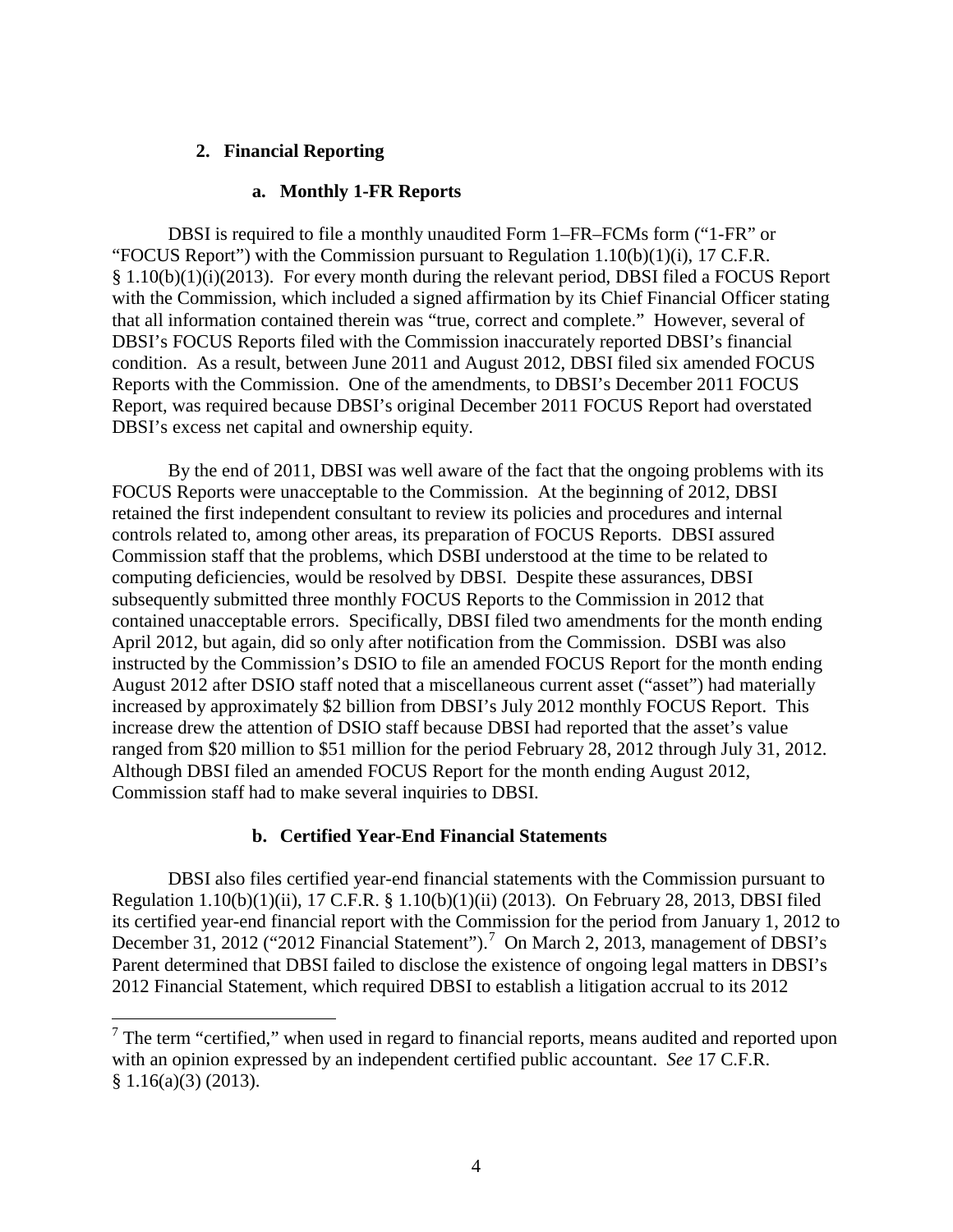Financial Statement. Because DBSI omitted this litigation accrual, DBSI reported retained earnings in its 2012 Financial Statement that were overstated by \$221 million. On March 14, 2013, DBSI contacted the Commission to report the deficiency in the firm's 2012 Financial Statement.

After its 2012 Financial Statement deficiency, DBSI independently engaged a second independent consultant to review and restructure its policies and procedures with respect to its financial reporting. The second consultant subsequently recommended changes to DBSI's systems and controls, which DBSI is implementing, including relocating certain reconciliation activities to ensure a more tightly managed process, increasing its operational staff, and automating key business processes to better manage its segregation calculations and financial accounting processes.

### **3. Recordkeeping**

Between October 1, 2009 and March 16, 2012, DBSI's trading desk in its Chicago, Illinois branch office ("trading desk") executed multiple block trades for customers in various commodity futures contracts listed with the CME. Because DBSI is a registered FCM, it is required to keep full, complete and systematic records of all transactions relating to its business or dealings in commodity transactions and to promptly produce all such records for inspection upon request of the Commission. Among those records, DBSI is required by Regulation 1.35 to create, keep and produce order tickets of block trades it clears for customers. DBSI failed to maintain order tickets for a number of block trades from October 1, 2009 through March 16, 2012. DBSI acted either as the FCM or the principal in these trades. Instead of order tickets, DBSI relied on emails, IMs, and Bloomberg messages that did not have all of the information required by Regulation 1.35 in one place.

## **4. Supervision**

The above failures demonstrate DBSI's lack of adequate internal controls, policies, procedures, and supervision from at least October 1, 2009 through March 14, 2013. During the relevant period, DBSI did not have written policies and procedures for its trading desk regarding the creation and retention of order tickets, and the maintenance of accurate books and records for compliance with the Regulations. DBSI also did not have written policies and procedures in effect requiring its supervisory staff to ensure the creation and maintenance of accurate books and records. In addition, DBSI failed to diligently supervise and implement adequate systems and supervisory controls over key aspects of its operational activities necessary to conduct its futures business, including maintaining systems capable of preparing, handling and processing daily secured amount computations for ICE Cleared futures positions  $\frac{8}{3}$  $\frac{8}{3}$  $\frac{8}{3}$  and segregation

<span id="page-4-0"></span> <sup>8</sup> On October 10, 2012, DBSI notified the Commission's DSIO of a material inadequacy in the firm's 30.7 daily secured computation filings for the close of business as of October 9 and 10, 2012. DBSI noted the cause for both infractions related to an operational processing issue resulting from the transfer of 3,500 customer secured ICE Cleared futures positions from an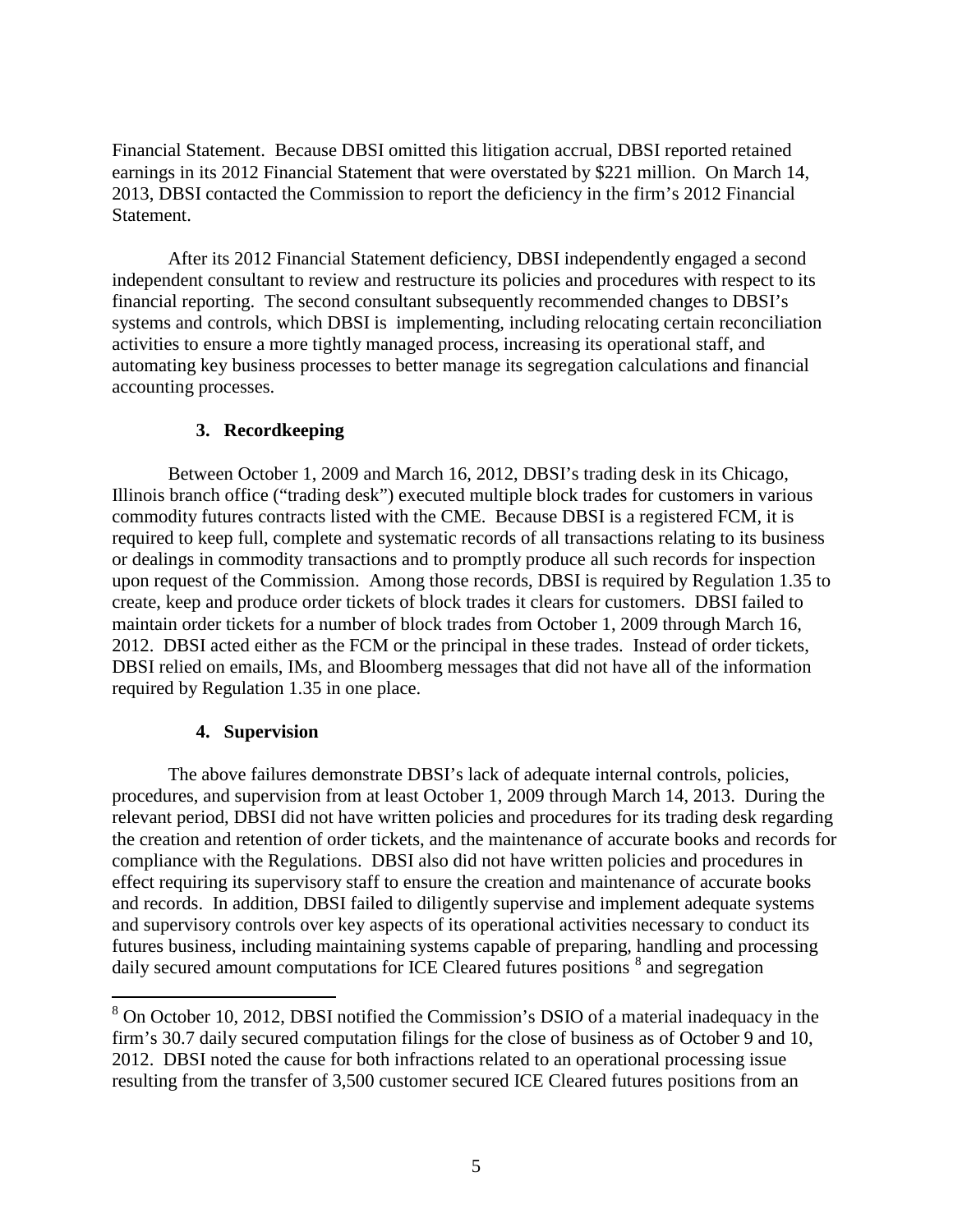calculations with respect to the asset-based concentration level requirements for investment of customer funds, the filing of accurate monthly Focus Reports and certified year-end financial statements with the Commission, and the creation and maintenance of accurate books and records.

DBSI failed to put into place systems and controls reasonably designed to (i) handle, monitor, and prepare records and statements related to its business as a Commission registrant; (ii) ensure the accuracy of its daily computations for its customer funds so that customer funds were invested in compliance with the required concentration limits set forth in the Regulations; and (iii) ensure the accuracy of its monthly FOCUS Reports and certified year-end financial statements filed with the Commission. DBSI further failed to adequately and diligently supervise its employees, officers, and agents to ensure compliance with the Act and the Regulations promulgated thereunder by not having sufficient internal controls, policies and procedures in place to detect and deter the violations of the Regulations found herein.

### **IV. LEGAL DISCUSSION**

#### **A. Improper Investment of Customer Funds**

 $\overline{a}$ 

Section 4d(a)(2) of the Commodity Exchange Act ("Act"), 7 U.S.C. § 6d(a)(2) (2013), provides that customer funds "may be invested in obligations of the United States, in general obligations of any State or of any political subdivision thereof, and in obligations fully guaranteed as to principal and interest by the United States, such investments to be made in accordance with such rules and regulations and subject to such conditions as the Commission may prescribe." Regulation 1.25(a) contains a list of permissible investments in which FCMs may lawfully invest customer funds, including MMMFs, subject to certain asset-based concentration limits set forth in Regulation  $1.25(b)(3)(i)(F)$ . 17 C.F.R. §  $1.25(b)(3)(i)(F)$  (2013).

Between June 18, 2012 and August 15, 2012, DBSI violated the concentration limits set forth in Regulation  $1.25(b)(3)(i)(F)$  relating to its investment of customer funds in MMMFs. 17 C.F.R. § 1.25(b)(3)(i)(F)(2013). Each and every day that DBSI maintained customer segregated funds in MMMFs during this period constitutes a separate and distinct violation of Regulation 1.25(b)(3)(i)(F), 17 C.F.R. § 1.25(b)(3)(i)(F) (2013).

affiliate to DBSI. Because DBSI lacked automated systems capable of handling the volume of transactions, DBSI was therefore required to manually process the transfer which caused the material inadequacies in the firm's daily filings for October 9 and 10, 2012. That same day, DBSI deposited an additional \$300 million into its secured accounts as a precaution to cover any potential shortfall in excess funds. On December 17, 2012, DBSI agreed to a fine of \$25,000 to settle charges by CME's Risk Committee for failing to properly prepare daily secured computations as of October 9 and 10, 2012, and failing to obtain pre-approval for certain disbursements.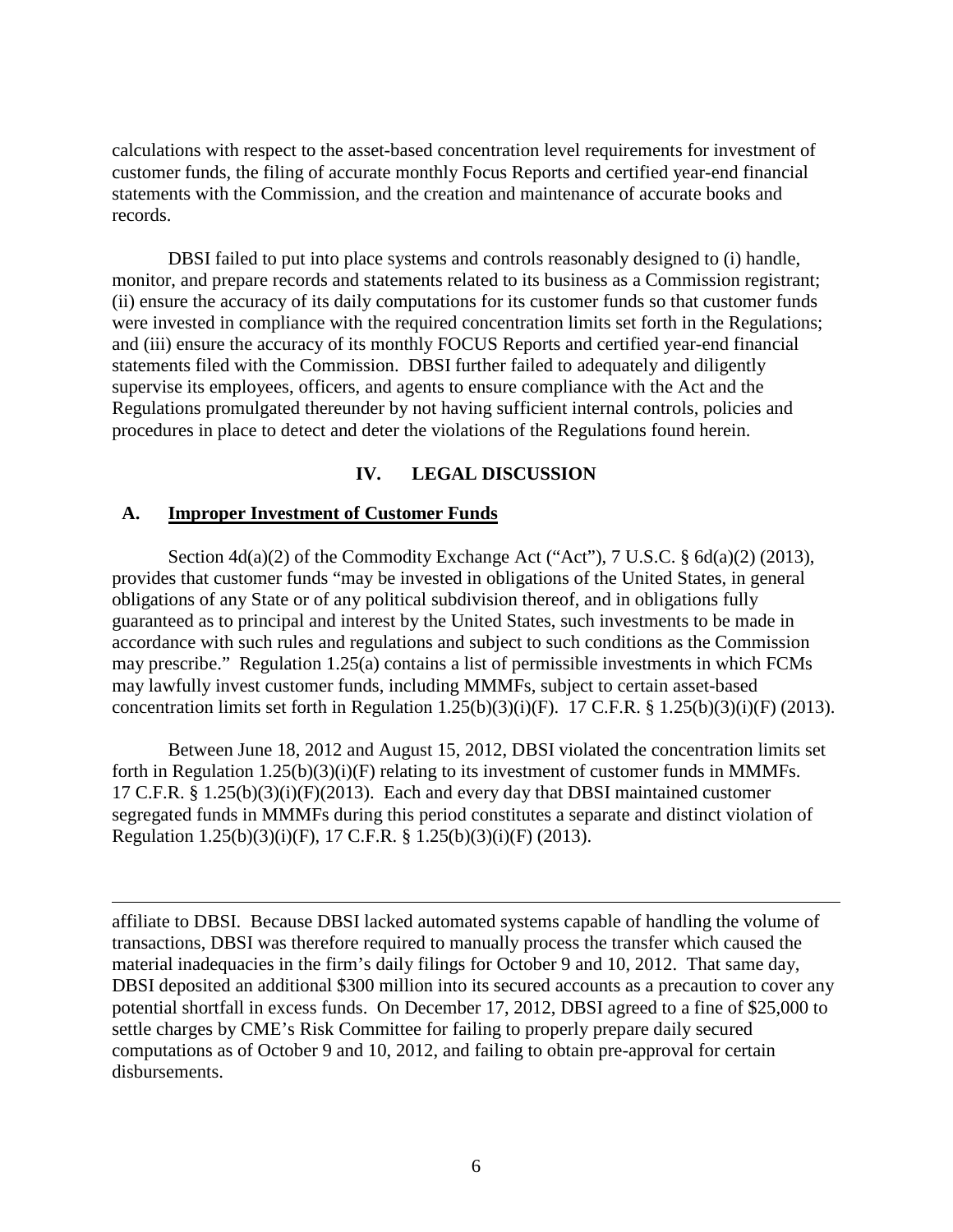## **B. Financial Reporting Violation**

Regulation  $1.10(b)(1)(i)$ , 17 C.F.R. §  $1.10(b)(1)(i)$  (2013), requires each person registered as an FCM to file a Form 1–FR–FCM, or equivalent FOCUS Report, as of the close of business each month, no later than 17 business days after the date for which the report is made. In addition to the monthly reports, each person registered as an FCM must file a certified year-end financial statement as of the close of its fiscal year, which must be certified by an independent public accountant in accordance with Commission Regulation 1.16, no later than 60 days after the close of the FCM's fiscal year. 17 C.F.R. § 1.10(b)(1)(ii) (2013). All monthly FOCUS Reports and certified year-end financial statements filed with the Commission must, of course, be accurate.

During the relevant period, DBSI failed to timely file accurate Monthly FOCUS Reports and accurate certified year-end financial statements with the Commission. By this conduct, DBSI violated Regulation 1.10(b)(1)(i) and (ii), 17 C.F.R. § 1.10(b)(1)(i), (ii) (2013).

## **C. Recordkeeping Violations**

Regulation 1.35(a)(1) requires FCMs and members of designated contract markets to "keep full, complete, and systematic records, which include all pertinent data and memoranda, of all transactions relating to its business of dealing in commodity interests . . . ." 17 C.F.R. § 1.35(a)(1) (2013). Such records include "all orders (filled, unfilled, or canceled), trading cards, signature cards, street books, journals, ledgers, canceled checks, copies of confirmations, copies of statements of purchase and sale, and all other records, data and memoranda, which have been prepared in the course of its business of dealing in commodity interests. . . ." *Id.* Regulation 1.35(b)(1) requires that upon receipt of a customer order, FCMs and members of designated contract markets "shall immediately . . . prepare a written record of the order including the account identification . . . and order number, and shall record thereon, by timestamp or other timing device, the date and time, to the nearest minute, the order is received . . . ." 17 C.F.R.  $§ 1.35(b)(1) (2013).$ 

Between October 1, 2009 and March 12, 2012, DBSI failed to create, keep and promptly provide, upon requests of the Commission, order tickets for the block trades it executed for customers during that period in violation of Regulation 1.35(a)(1) and (b)(1), 17 C.P.R.§ 1.35(a)(1), (b)(1) (2013). *In re GNP Commodities, Inc.,* [1990-1992 Transfer Binder] Comm. Fut. L. Rep. (CCH) ¶ 1925,360 at 39,217 (FCM's failure to produce office orders violated recordkeeping requirements). Accordingly, DBSI violated Regulation 1.35(a)(1) and (b)(1), 17 C.F.R.  $\S$  1.35(a)(1), (b)(1) (2013).

## **D. Supervision Violation**

Regulation 166.3, 17 C.F.R. § 166.3 (2013), requires that every Commission registrant (except associated persons who have no supervisory duties) diligently supervise the handling by its partners, employees, and agents of all activities relating to its business as a registrant. Regulation 166.3 imposes upon registrants an affirmative duty to supervise their employees and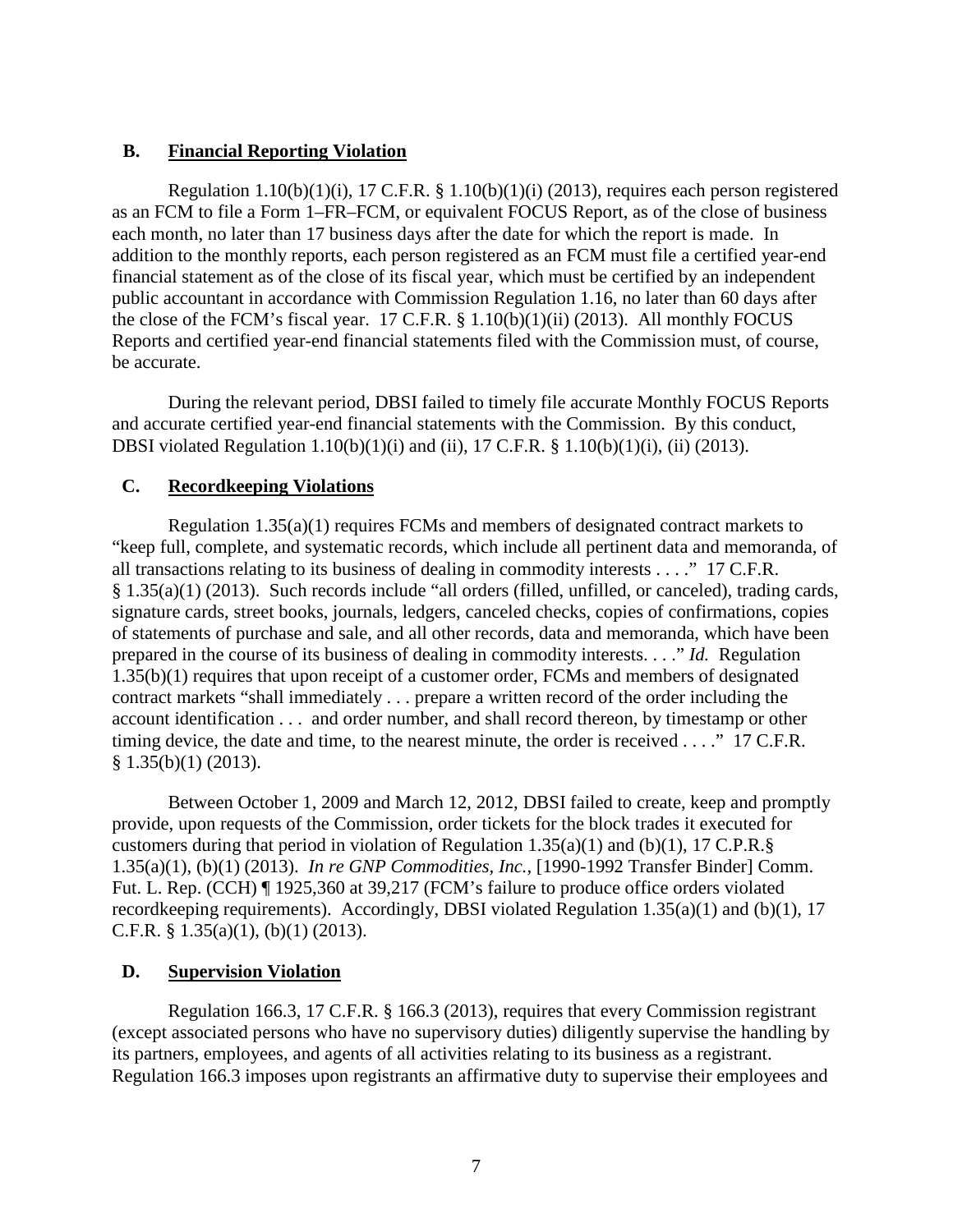agents diligently by establishing, implementing, and executing an adequate supervisory structure and compliance programs. In order to prove a violation of Regulation 166.3, the Commission must demonstrate that either: (1) the registrant's supervisory system was generally inadequate; or (2) the registrant failed to perform its supervisory duties diligently. *In re Murlas Commodities,* [1994-1996 Transfer Binder] Comm. Fut. L Rep. (CCH) ¶ 26,485 at 43,161 (CFTC Sept. 1, 1995); *In re Paragon Futures Assoc.,* [1990-1992 Transfer Binder] Comm. Fut. L. Rep. (CCH) ¶ 25,266 at 38,850 (CFTC Apr. 1, 1992); *Bunch v. First Commodity Corp. of Boston*, [1990-1992 Transfer Binder] Comm. Fut. L. Rep. (CCH) ¶ 25,352 at 39,168-69 (CFTC Aug. 5, 1992).

Throughout the relevant period, DBSI, a Commission registrant, failed to supervise diligently the handling by its partners, officers, employees and agents of all commodity interest accounts carried, operated, advised or introduced by DBSI and all other activities of its partners, officers, employees and agents relating to DBSI's business as a Commission registrant, in that, among other things, DBSI repeatedly failed to:

(a) implement adequate procedures and training regarding its maintenance of accurate books and records;

(b) establish an adequate system of controls to ensure the proper investment of customers funds and that persons responsible for financial calculations would be made aware of the encumbrance of customer funds;

(c) monitor and review its financial reporting and implement appropriate systems and accounting procedures to prevent and reduce the likelihood of critical forecasting errors in DBSI's monthly FOCUS Reports and certified year-end financial statements; and

(d) ensure that persons responsible for supervising the creation and maintenance of accurate books and records, the use, care and protection of customer funds, and the preparation of financial reports filed with the Commission had adequate knowledge of the requirements of the Act and Commission Regulations in such areas.

Evidence of violations that "should be detected by a diligent system of supervision, either because of the nature of the violations or because the violations have occurred repeatedly" is probative of a failure to supervise. *Paragon Futures*, ¶ 25,266 at 38,850. By such acts, DBSI violated Regulation 166.3, 17 C.F.R. § 166.3 (2013).

## **V. FINDINGS OF VIOLATIONS**

Based on the foregoing, the Commission finds that DBSI: (1) failed to properly invest segregated customer funds in violation of Regulation 1.25(b)(3)(i)(F), 17 C.F.R. § 1.25(b)(3)(i)(F) (2013); (2) failed to timely file accurate monthly FOCUS Reports and certified year-end financial statements with the Commission in violation of Regulation 1.10(b)(1)(i) and (ii), 17 C.F.R. § 1.10(b)(1)(i), (ii) (2013); (3) failed to maintain accurate books and records in violation of Regulation 1.35(a)(1) and (b)(1), 17.C.F.R. § 1.35(a)(1), (b)(1) (2013); and (4) failed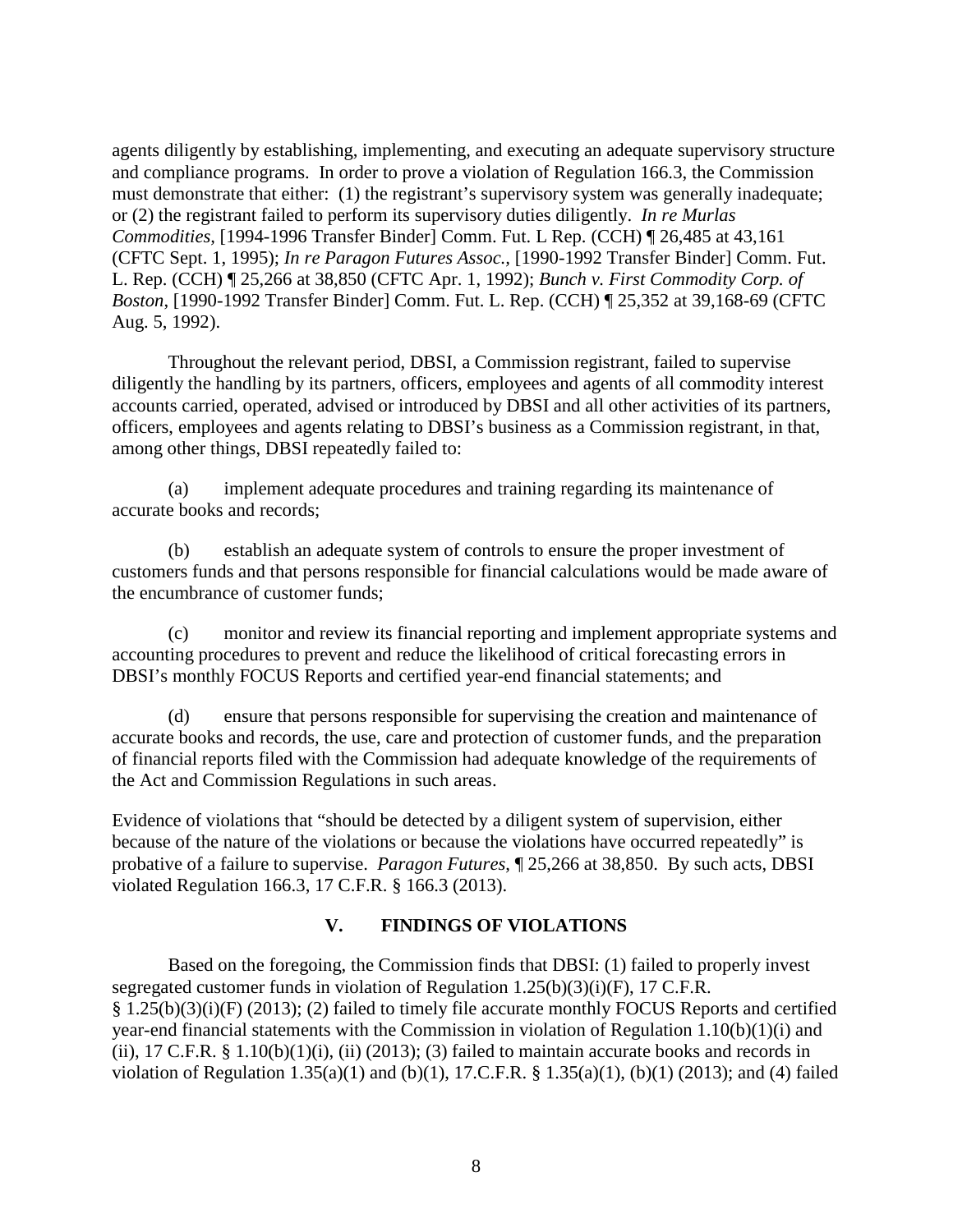to adequately supervise its partners, employees, and agents in violation of Regulation 166.3, 17 C.F.R. § 166.3 (2013).

## **VI. OFFER OF SETTLEMENT**

DBSI has submitted the Offer in which it, without admitting or denying the findings and conclusions herein:

- A. Acknowledges receipt of service of this Order;
- B. Admits the jurisdiction of the Commission with respect to all matters set forth in this Order and for any action or proceeding brought or authorized by the Commission based on violation of or enforcement of this Order;
- C. Waives:
	- 1. the filing and service of a complaint and notice of hearing;
	- 2. a hearing;
	- 3. all post-hearing procedures;
	- 4. judicial review by any court;
	- 5. any and all objections to the participation by any member of the Commission's staff in the Commission's consideration of the Offer;
	- 6. any and all claims that it may possess under the Equal Access to Justice Act, 5 U.S.C. §504 (2006) and 28 U.S.C. § 2412 (2006), and/or the rules promulgated by the Commission in conformity therewith, Part 148 of the Commission's Regulations, 17 C.F.R. §§ 148.1-30 (2012), relating to, or arising from, this proceeding;
	- 7. any and all claims that it may possess under the Small Business Regulatory Enforcement Fairness Act of 1996, Pub. L. No. 104-121, §§ 201-253, 110 Stat. 847, 857-868 (1996), as amended by Pub. L. No. 110-28, § 8302, 121 Stat. 112, 204-205 (2007), relating to, or arising from, this proceeding; and
	- 8. any claims of Double Jeopardy based on the institution of this proceeding or the entry in this proceeding of any order imposing a civil monetary penalty or any other relief;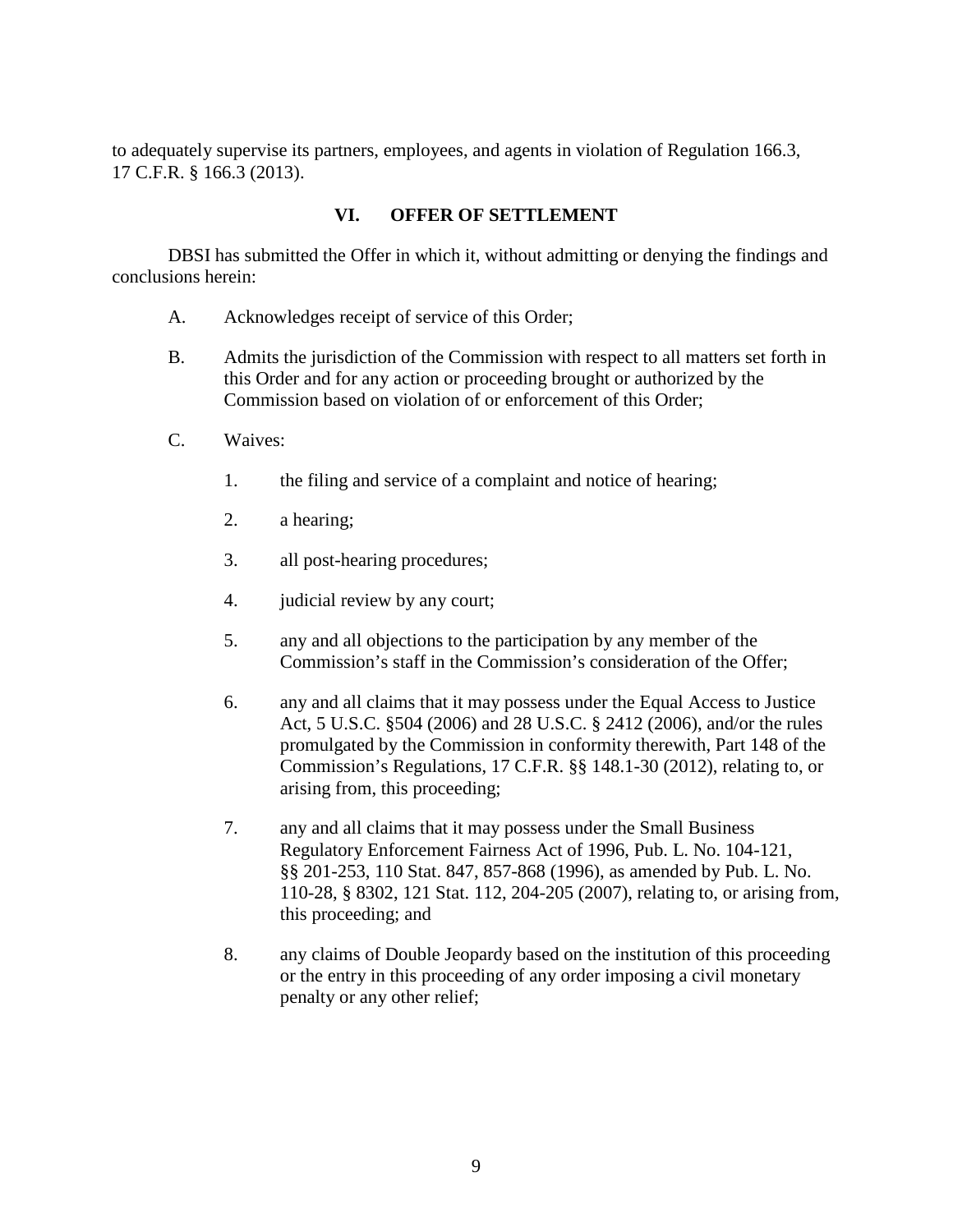- D. Stipulates that the record basis on which this Order is entered shall consist solely of the findings contained in this Order to DBSI has consented in the Offer;
- E. Consents, solely on the basis of the Offer, to the Commission's entry of this Order, that:
	- 1. makes findings by the Commission that DBSI violated Regulations  $1.25(b)(3)(i)(F)$ ,  $1.10(b)(1)(i)$  and (ii),  $1.35(a)(1)$  and (b)(1) and 166.3, 17 C.F.R. §§  $1.25(b)(3)(i)(F)$ ,  $1.10(b)(1)(i)$ , (ii),  $1.35(a)(1)$ , (b)(1) and 166.3 (2013);
	- 2. orders DBSI to cease and desist from violating Regulations  $1.25(b)(3)(i)(F)$ ,  $1.10(b)(1)(i)$  and (ii),  $1.35(a)(1)$  and (b)(1) and 166.3, 17 C.F.R. §§  $1.25(b)(3)(i)(F)$ ,  $1.10(b)(1)(i)$ , (ii),  $1.35(a)(1)$ , (b)(1) and 166.3 (2013);
	- 3. orders DBSI to pay a civil monetary penalty in the amount of three million dollars (\$3,000,000), plus post-judgment interest; and
	- 4. orders DBSI and its successors and assigns, to comply with the conditions and undertakings consented to in the Offer and as set forth in Part VII of this Order.

Upon consideration, the Commission has determined to accept the Offer.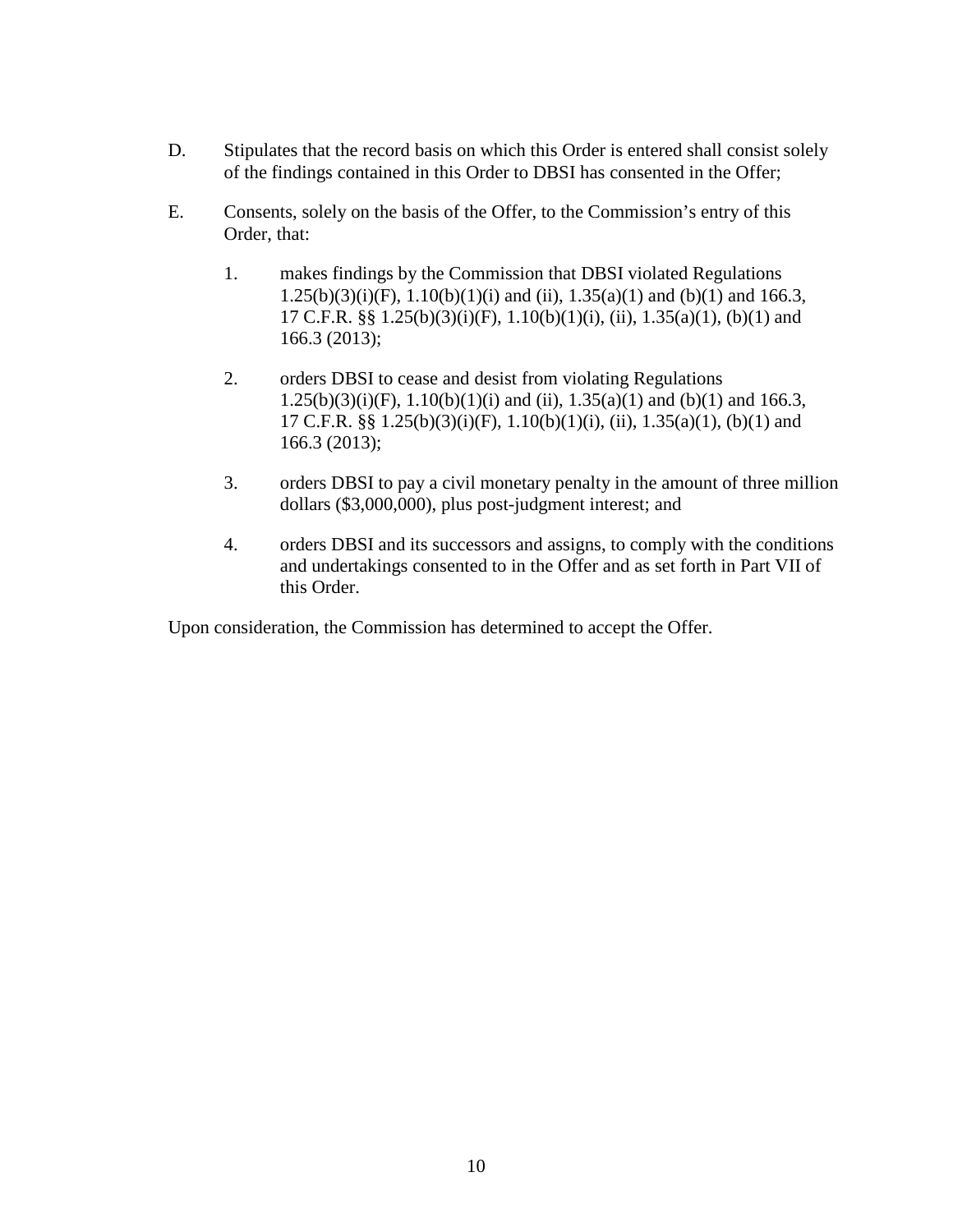#### **VII. ORDER**

#### **Accordingly, IT IS HEREBY ORDERED THAT:**

- A. DBSI shall cease and desist from violating Regulations 1.25(b)(3)(i)(F), 1.10(b)(1)(i) and (ii),  $1.35(a)(1)$  and (b)(1) and 166.3, 17 C.F.R. §§  $1.25(b)(3)(i)(F), 1.10(b)(1)(i), (ii), 1.35(a)(1), (b)(1)$  and 166.3 (2014);
- B. Civil Monetary Penalty: DBSI shall pay a civil monetary penalty in the amount of three million dollars (\$3,000,000), plus post-judgment interest, within ten (10) days of the date of the entry of this Order (the "CMP Obligation"). Should DBSI not satisfy its CMP Obligation within ten (10) days of the date of entry of this Order, post judgment interest shall accrue on the CMP Obligation beginning on the date of entry of this Order and shall be determined by using the Treasury Bill rate prevailing on the date of entry of this Order pursuant to 28 U.S.C. § 1961. DBSI shall pay this penalty by electronic funds transfer, U.S. postal money order, certified check, bank cashier's check, or bank money order. If payment is to be made by other than electronic funds transfer, the payment shall be made payable to the Commodity Futures Trading Commission and sent to the address below:

Commodity Futures Trading Commission Division of Enforcement ATTN: Nikki Gibson AMZ-300 DOT/FAA/MMAC 6500 S. MacArthur Blvd. Oklahoma City, OK 73169 Telephone: 405-954-7262

If payment by electronic funds transfer is chosen, DBSI shall contact Nikki Gibson or her successor at the above address to receive payment instructions and shall fully comply with those instructions. DBSI shall accompany payment of the penalty with a cover letter that identifies DBSI and the name and docket number of this proceeding. DBSI shall simultaneously transmit copies of the cover letter and the form of payment to: 1) the Chief, Office of Cooperative Enforcement, Division of Enforcement, Commodity Futures Trading Commission, at the same address, and 2) Regional Counsel, Commodity Futures Trading Commission, Chicago Regional Office, 525 West Monroe,  $11<sup>th</sup>$  Floor, Chicago, IL 60661. In accordance with Section  $6(e)(2)$  of the Act, 7 U.S.C. § 9a(2), if this amount is not paid in full within fifteen (15) days of the due date, DBSI shall be prohibited automatically from the privileges of all registered entities, and, if registered with the Commission, such registration shall be suspended automatically until it has shown to the satisfaction of the Commission that payment of the full amount of the penalty, with interest thereon to the date of the payment, has been made.